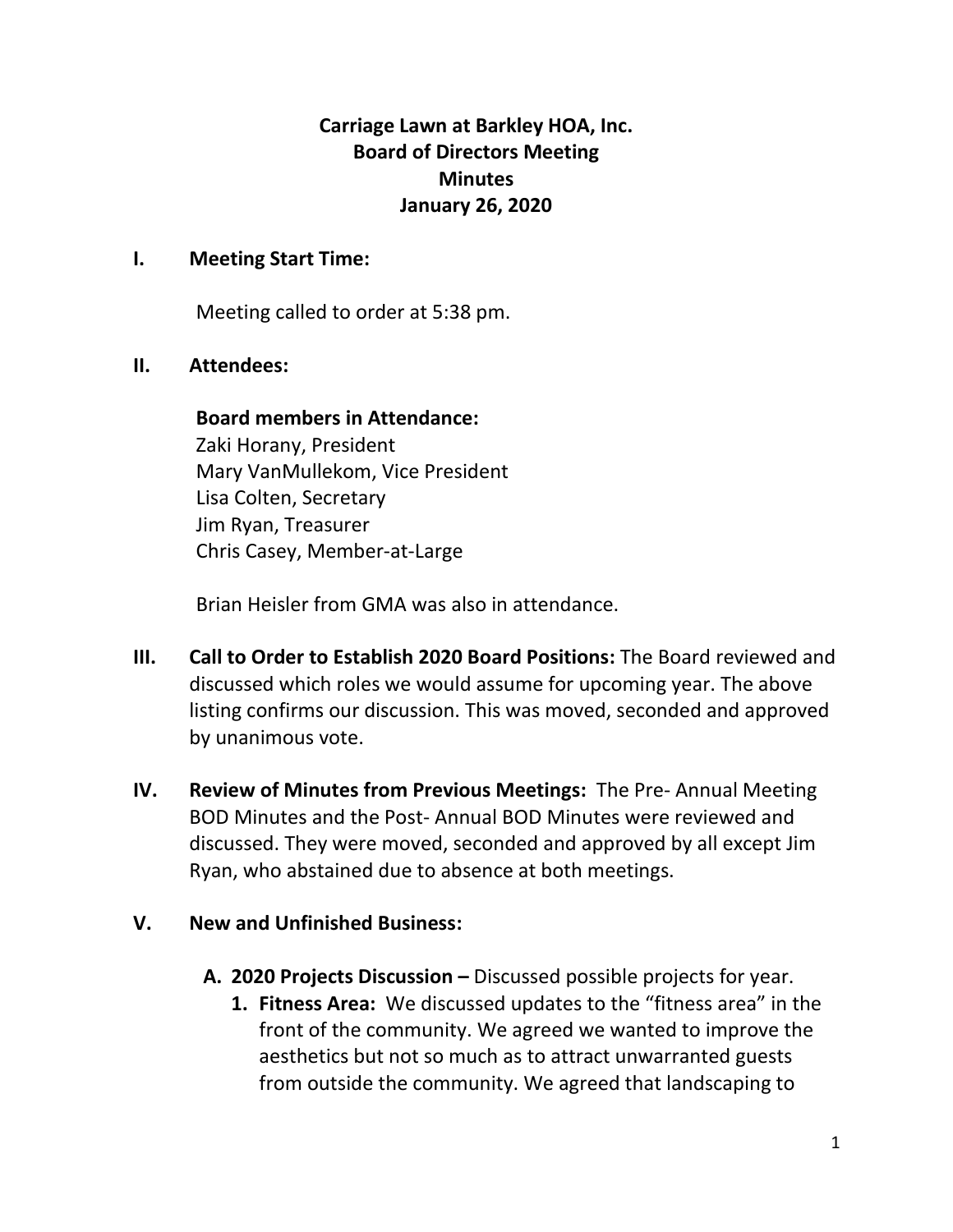make it a " pleasant place" was in order. We agreed to rename this as a "Garden Retreat". (**ACTION: Brian** will contact BladeRunners for consultation with a landscape architect and will receive pricing for upgrade and present options to Board at next meeting).

- **2. Tree Trimming** In general, we agreed that there are areas of opportunity for dead trees to be cut throughout the community along with leveraging some community enhancements of either/or both annuals/perennials. As part of this discussion, we talked about two dead trees that have fallen in the "Garden Retreat" area that need to be removed. We made a motion/seconded and approved the removal of the trees. (**ACTION: Brian** to advise BladeRunners to remove these trees (per quote already provided) along with discussing with BladeRunners about future enhancement ideas and pricing. **Brian** to bring options to the next BOD Meeting).
- **B. Spring Inspection –** The annual review will begin in early April. This includes a review of the house lighting results from the fall and ensuring trash cans are not kept outside after pick-up. If a homeowner has an improvement to do, they are provided notice and 30 days to make the necessary improvement. (**ACTION: GHA/Brian** to conduct and provide results to both individual homeowners and Board when appropriate).
- **C. Sidewalk Repair –**At the July 2019 meeting, the Board had agreed that nothing was needed at that time. However, we would like a review to be conducted again in the Spring. Need to look for trip hazards. Also want to see if a painting of the fire curbs is needed and if this would include stripping and planting or a more aggressive sandblasting. (**ACTION: Brian** to get quotes for different options and present to Board- a deadline was not determined).
- **D. Trash-** Some homeowners are not following guidelines on trash removal. On windy days, the community looks like a disaster area. **(ACTION: Brian's manager** to make note of any discrepancies and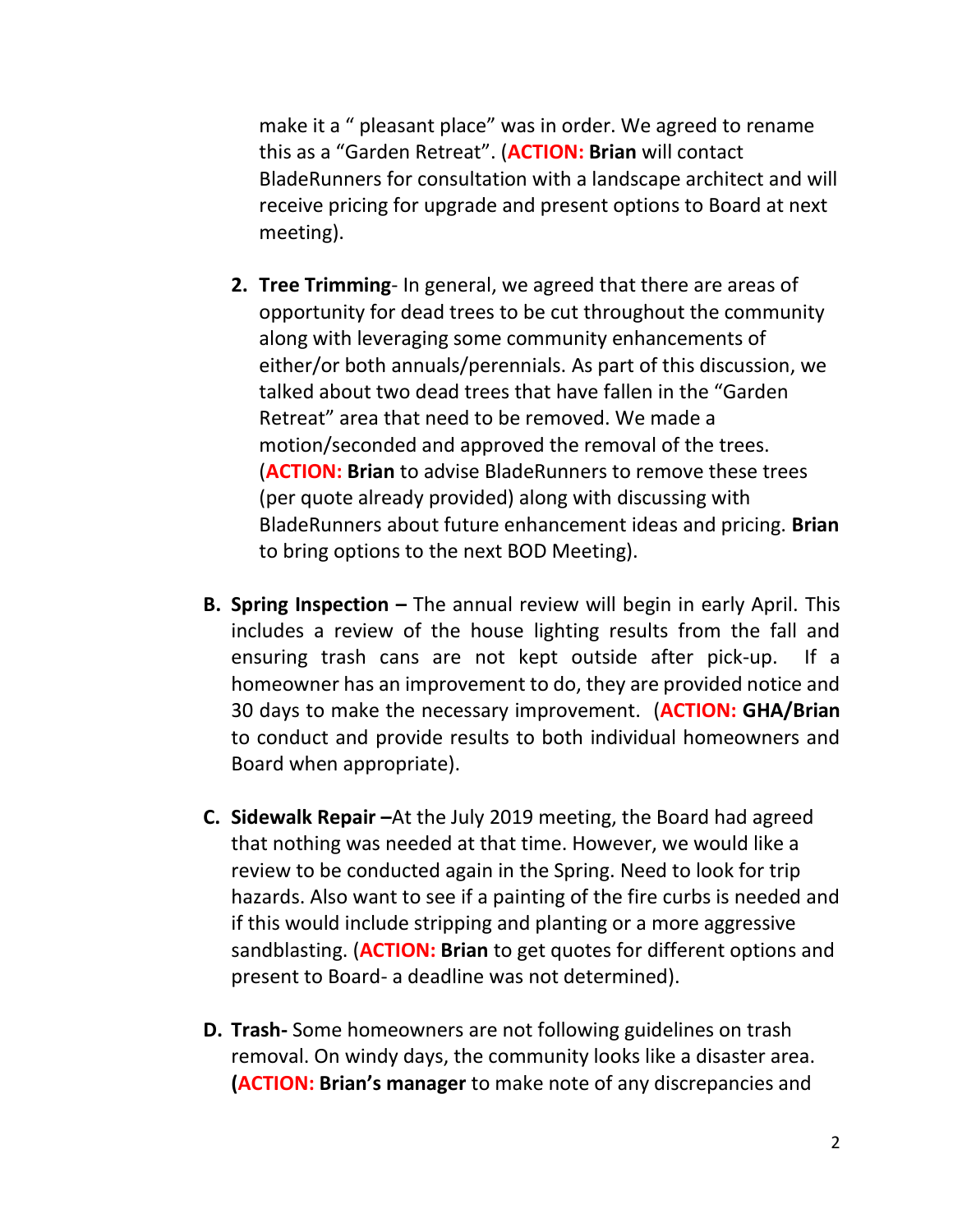share results with him which can be reviewed by Board to see if any individual resident follow-up is needed. We also discussed if we should consider increasing frequency of the outside company trash pick-up/removal. **Brian** will get quotes for this additional activity.

- **E. Insurance Review –** Documents were sent to Brian for review- this is in process. He did state that our premiums will most likely increase for 2020 coverage. No date for completion by the insurance company was provided. (**ACTION: Brian** to provide update at next meeting and if any Board action is needed).
- **F. Community Website-** Zaki will be updating the site. He has chosen a new template on the Go-Daddy platform. We asked to see drafts as he works on this. We hope for an early summer completion. (**ACTION: Zaki** to keep Board apprised; share updates/drafts, etc. as appropriate).
- **G. Community Lighting –** We reviewed the lighting maps. There still was not a final approved document which represented all Board members requests for additional lighting. We reconciled the two documents to everyone's satisfaction. We discussed and motioned/seconded and approved the addition of 12 lights. (**ACTION: Brian** to make the required changes to create a final document and will send to **Board** one more time for approval. He will obtain quotes and we can then determine our final action. The Board asked for this to be completed by next meeting.
- **VI. Executive Session-** A motion was made/seconded and approved to call the Executive Session to order at 6:53 PM.
	- **A. Budget and Financial/Investments Review-**January financials are in good shape. Reserves are sufficient if larger expenditures are warranted (e.g. Community Lighting). Reviewed delinquent accounts and Brian clarified some of reports information. Discussion followed regarding current CD's. The proposal Jim presented in November that the Board had agreed was not acted upon and so we reviewed again. We need to move some extra funds from the operating account. Jim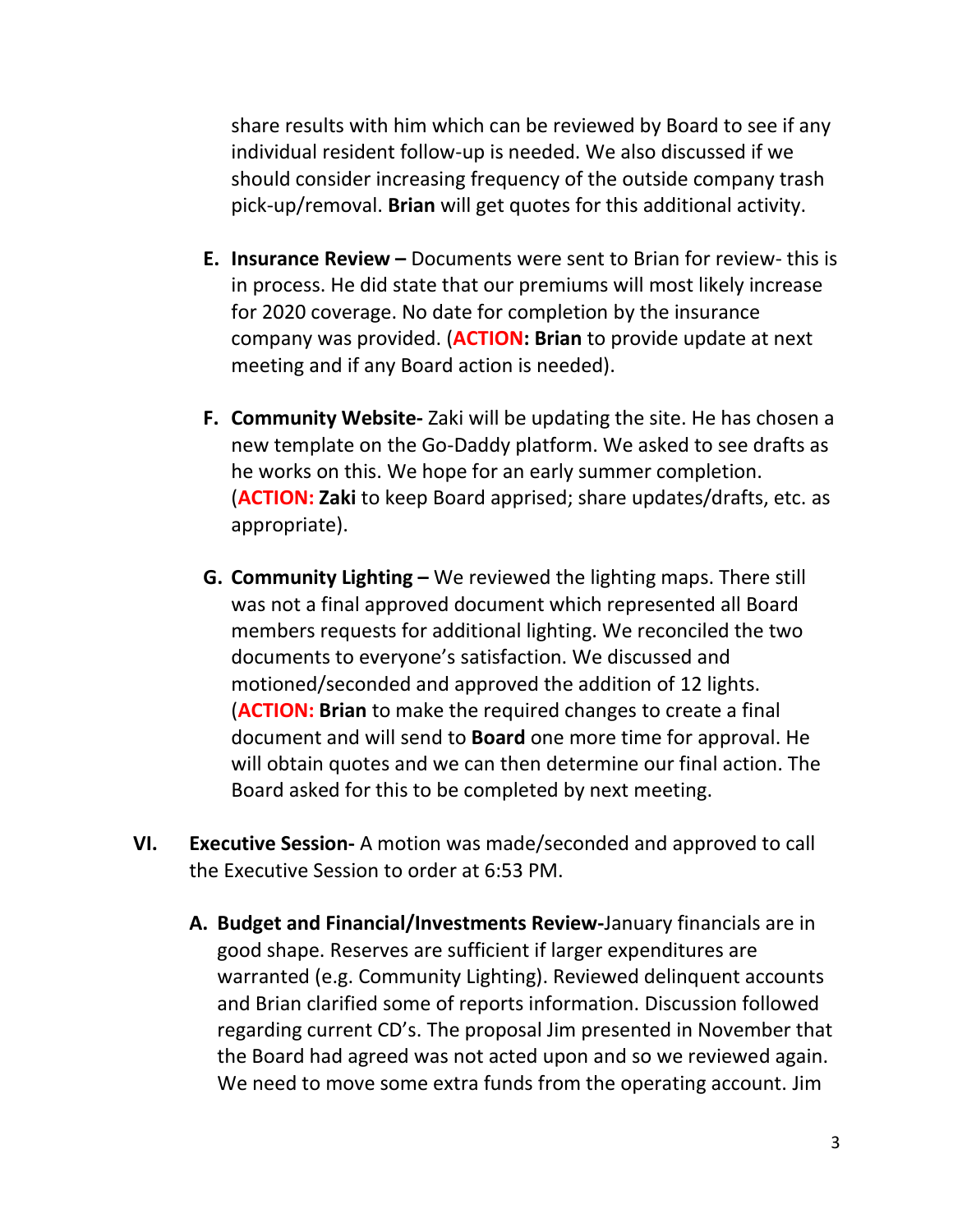presented a proposal to which was moved/ seconded and approved to invest in a new 24- month CD with funds from Operating Expenses at the best rate available. (**ACTION: Brian** to invest and report back to Board upon completion).

**B. Community Payment of Miscellaneous Items-** We reviewed the conversation again about establishing a debit card for Board use for miscellaneous expenses. We agreed this was not needed anymore and closed the item.

# **C. Architectural Review Board (ARB)**

- **1. General Discussion:** The ARB needs participating members from the community. In the interim, Brian will be point of contact for receipt of any applications and will send to Board for action and approval. We also discussed the need to update the ARB Guidelines to include previously approved action on cameras/Ring doorbells and solar panels. (**ACTION: Board Members** to search for those who may be interested in participation and present names to Zaki who will contact these individuals). (**ACTION:** Further discussion on guidelines will be discussed at next meeting).
- **2. Royal Worcester House Tree Trimming Update-** The Board reviewed the outstanding application for homeowner to remove the three trees that were poorly trimmed in fall. Discussion ensued and proposal to remove all three with no need for additional contractor consultation was moved/seconded and approved for removal. Homeowner will need to replace trees with a minimum height of at least 5-8 feet.(**ACTION: Brian** to communicate with homeowner).
- **D. Parking Policy Discussion-**The Board began review of policy for changes in January but this was not completed. Gay revised the document from that discussion and distributed to all Board Members prior to this meeting. We agreed that we would continue the current enforcement activity and would tweak the rules and move forward with updating and communicating changes to community. (**ACTION:**